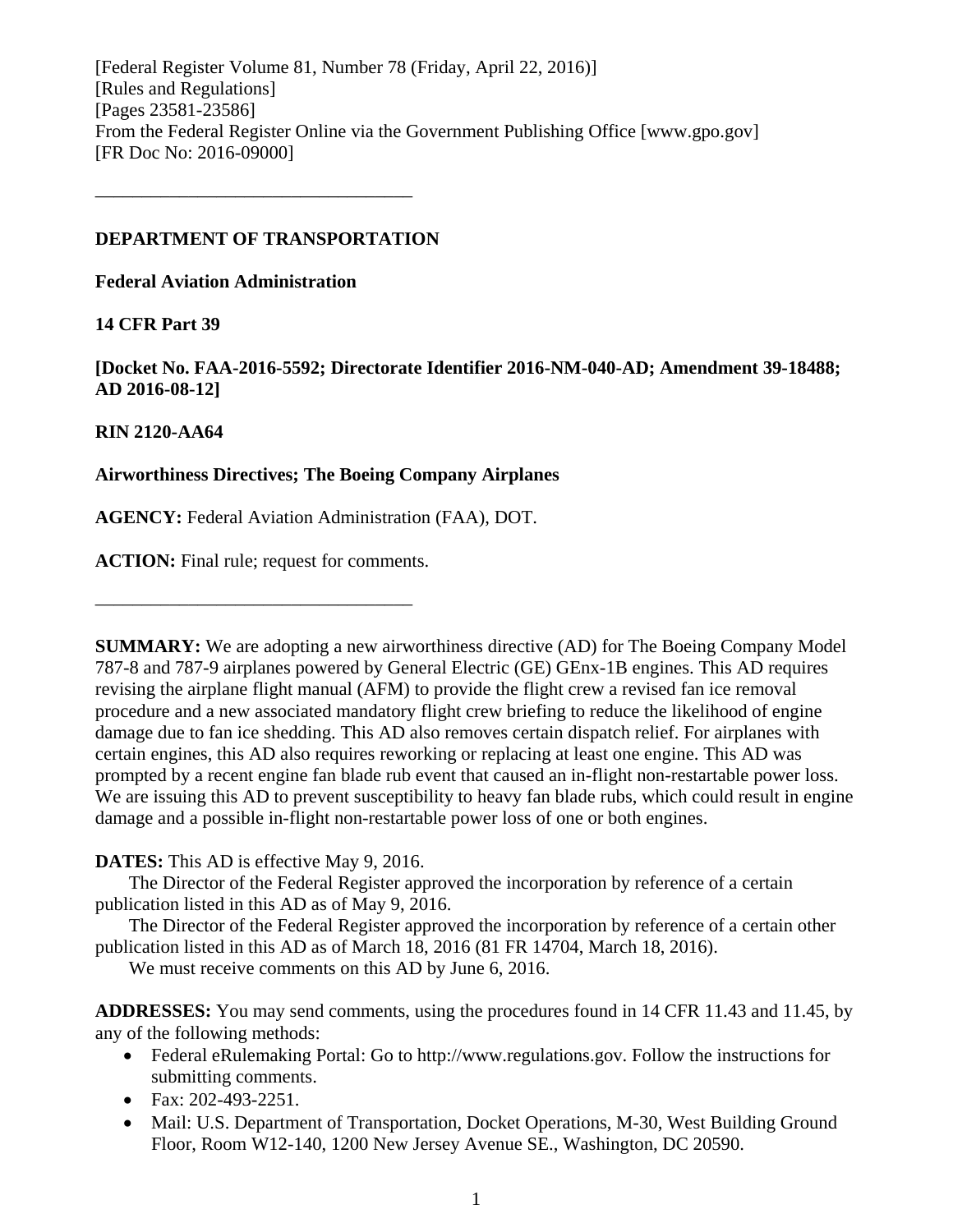• Hand Delivery: U.S. Department of Transportation, Docket Operations, M-30, West Building Ground Floor, Room W12-140, 1200 New Jersey Avenue SE., Washington, DC 20590, between 9 a.m. and 5 p.m., Monday through Friday, except Federal holidays.

For service information identified in this final rule, contact General Electric Company, GE Aviation, Room 285, 1 Neumann Way, Cincinnati, OH 45215; phone: 513-552-3272; email: aviation.fleetsupport@ge.com. You may view this referenced service information at the FAA, Transport Airplane Directorate, 1601 Lind Avenue SW., Renton, WA. For information on the availability of this material at the FAA, call 425-227-1221. It is also available on the Internet at http://www.regulations.gov by searching for and locating Docket No. FAA-2016-5592.

### **Examining the AD Docket**

You may examine the AD docket on the Internet at http://www.regulations.gov by searching for and locating Docket No. FAA-2016-5592; or in person at the Docket Management Facility between 9 a.m. and 5 p.m., Monday through Friday, except Federal holidays. The AD docket contains this AD, the regulatory evaluation, any comments received, and other information. The street address for the Docket Office (phone: 800-647-5527) is in the ADDRESSES section. Comments will be available in the AD docket shortly after receipt.

**FOR FURTHER INFORMATION CONTACT:** Sue Lucier, Aerospace Engineer, Propulsion Branch, ANM-140S, FAA, Seattle Aircraft Certification Office (ACO), 1601 Lind Avenue SW., Renton, WA 98057-3356; phone: 425-917-6438; fax: 425-917-6590; email: Suzanne.Lucier@faa.gov.

## **SUPPLEMENTARY INFORMATION:**

### **Discussion**

On March 14, 2016, we issued AD 2016-06-08, Amendment 39-18439 (81 FR 14704, March 18, 2016) (''AD 2016-06-08''), for Boeing Model 787-8 and 787-9 airplanes powered by GE GEnx engines. AD 2016-06-08 was prompted by a report of a significant fan rub event involving a GEnx-1B Performance Improvement Program (PIP) 2 engine, apparently caused by partial fan ice shedding and a resulting fan imbalance that in turn caused substantial damage to the engine and an in-flight non-restartable power loss. GEnx-1B PIP1 engines have model designators GEnx-1B( )/P1. GEnx-1B PIP2 engines have model designators GEnx-1B( )/P2.

We continue to investigate this issue with Boeing and GE; however, the engine damage appears to be a result of susceptibility to heavy fan blade rubs common to the GEnx-1B PIP2 engine. The other engine on the event airplane was an older design GEnx-1B PIP1 configuration that incurred expected wear and minor damage during the icing event and continued to operate normally. The event occurred in icing conditions at an altitude of 20,000 feet.

The urgency of this issue stems from the safety concern over continued safe flight and landing for airplanes that are powered by two GEnx-1B PIP2 engines operating in a similar environment to the event airplane. In this case both GEnx-1B PIP2 engines may be similarly damaged and unable to be restarted in flight. The potential for common cause failure of both engines in flight is an urgent safety issue.

AD 2016-06-08 requires revising the airplane flight manual (AFM) to provide the flight crew a new fan ice removal procedure to reduce the likelihood of engine damage due to fan ice shedding. AD 2016-06-08 also requires, for certain airplanes, reworking the fan stator module assembly on GEnx-1B PIP2 engines.

Susceptibility to heavy fan blade rubs, if not corrected, could result in engine damage and a possible in-flight non-restartable power loss of one or both engines. We are issuing this AD to correct the unsafe condition on these products.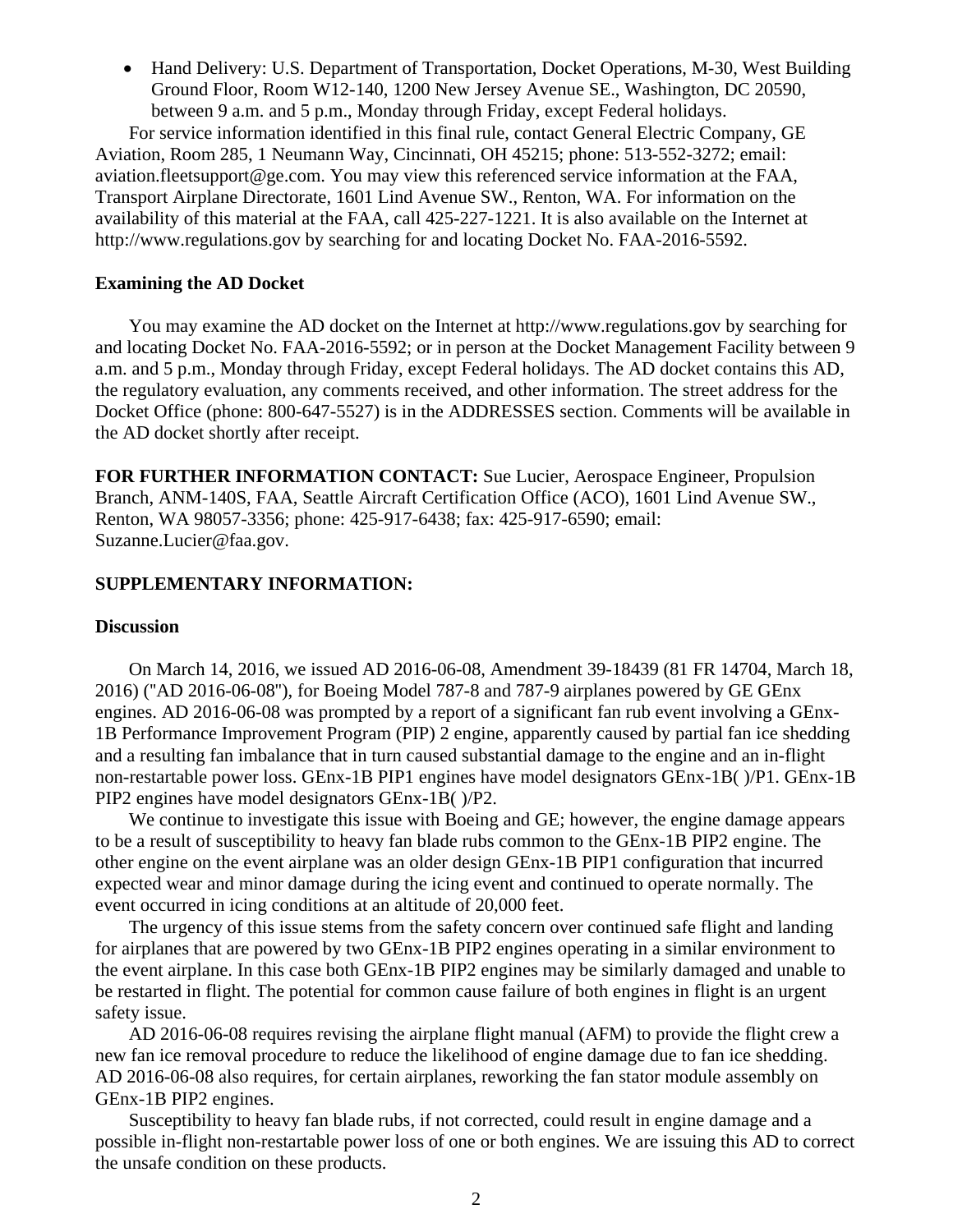The preamble to AD 2016-06-08 explains that we regard the requirements ''interim action'' and were considering further rulemaking. We now have determined that further rulemaking is indeed necessary, and this AD follows from that determination.

### **Related Service Information Under 1 CFR Part 51**

We reviewed GE GEnx-1B Service Bulletins 72-0309 R00, dated March 11, 2016; and 72-0314 R00, dated April 1, 2016. The service information describes procedures for reworking the fan stator module assembly on GEnx-1B PIP2 engines. This service information is reasonably available because the interested parties have access to it through their normal course of business or by the means identified in the ADDRESSES section.

## **FAA's Determination**

We are issuing this AD because we evaluated all the relevant information and determined the unsafe condition described previously is likely to exist or develop in other products of the same type design.

## **AD Requirements**

This AD requires revising the AFM to provide the flight crew a revised fan ice removal procedure and a new associated mandatory flight crew briefing to reduce the likelihood of engine damage due to fan ice shedding. This AD also removes certain dispatch relief. For an airplane with two GEnx-1B PIP2 engines having specified model and part numbers, this AD also requires reworking or replacing at least one engine.

## **Interim Action**

We consider this AD interim action. This action addresses rework of a single engine on any airplane that has two GEnx-1B PIP2 engines having certain model and part numbers. We may consider issuing further rulemaking to require rework of the remainder of the GEnx-1B PIP2 engines in this fleet.

### **FAA's Justification and Determination of the Effective Date**

An unsafe condition exists that requires the immediate adoption of this AD. The FAA has found that the risk to the flying public justifies waiving notice and comment prior to adoption of this rule because susceptibility to heavy fan blade rubs could result in engine damage and a possible in-flight non-restartable power loss of one or both engines. Therefore, we find that notice and opportunity for prior public comment are impracticable and that good cause exists for making this amendment effective in less than 30 days.

## **Explanation of Compliance Times**

The FAA has evaluated the safety risk associated with this condition and has determined that in the interest of safety it is necessary to mandate three actions:

- Revise the Boeing Model 787 AFM to provide the flight crew a revised fan ice removal procedure and a new daily flight crew briefing on the existing engine ice shed procedure. The compliance time is 7 days.
- Removes certain dispatch relief, effective within 7 days.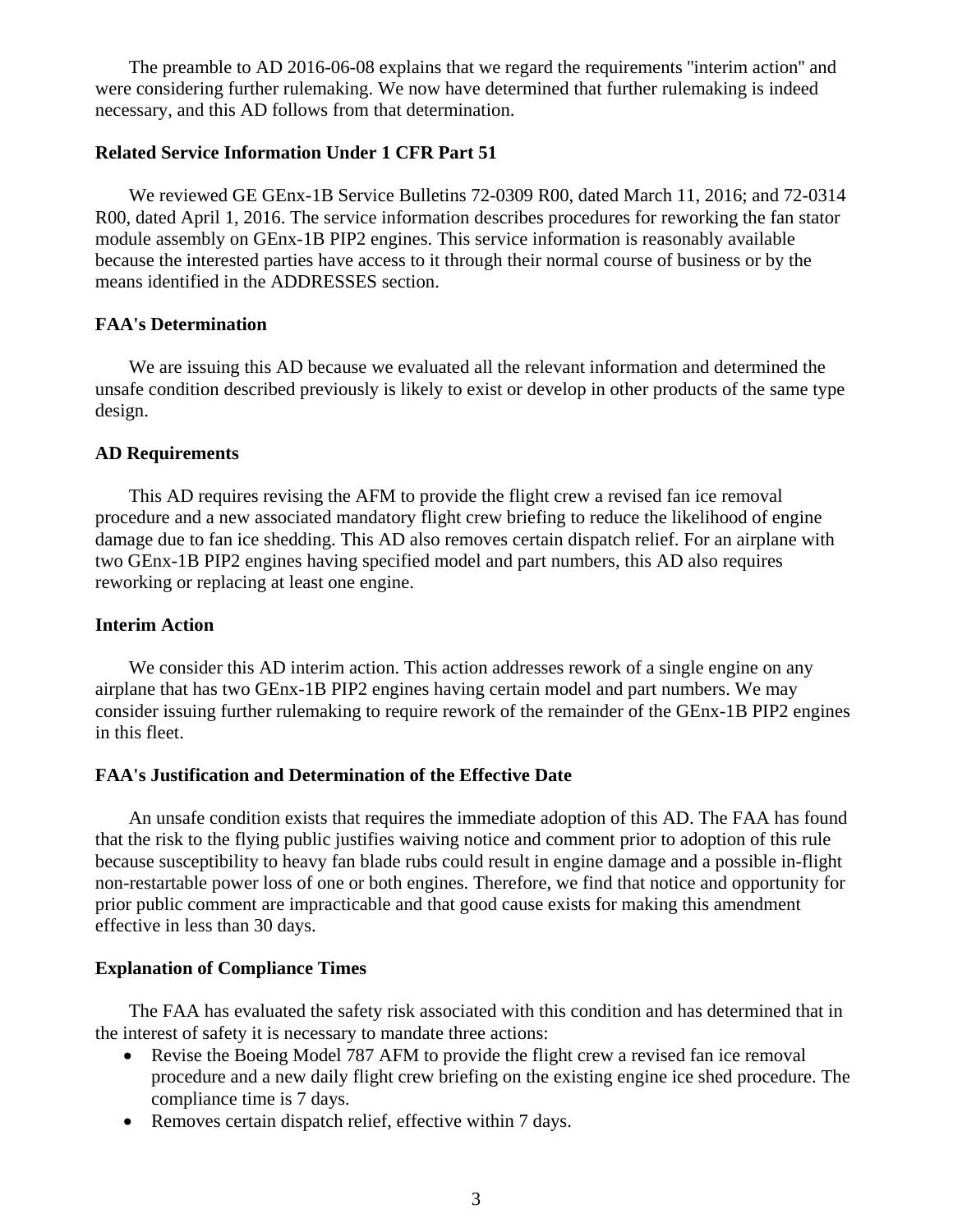• Rework or replacement of at least one engine, for airplanes with two GEnx-1B PIP2 engines. The compliance time is about 150 calendar days after issuance of this AD. Boeing and the engine manufacturer, GE, have developed a maintenance plan to support this compliance schedule.

The FAA has determined that allowing for notice and public comment through a notice of proposed rulemaking (NPRM) prior to mandating these actions is neither practicable nor in the public interest.

Recognizing the urgency of this safety issue, this AD represents a compressed schedule to rework a large number of airplanes located around the world. Both specialized tooling and trained personnel are required on-site to perform the rework at various maintenance facilities around the world. To complete the work, 29 airlines will need to reallocate 176 airplanes from revenue service to maintenance in order to conduct the (on-wing) rework. The FAA has determined that 150 days is the minimum time to rework one engine per airplane on the entire fleet.

Issuing an NPRM would require time to allow for public comment, and time for the FAA to consider and respond to those comments. As a result, the time allowed for the operators to perform the engine rework would be significantly reduced from 150 days, owing to the time that elapsed during the notice and comment period.

As a result, the considerable reduction in allowable compliance time would require operators to perform the rework significantly out of sequence with the maintenance schedule plan. In some cases, airplanes could be grounded. Thus, the reduced compliance time could substantially disrupt certain operators. The FAA considers that this is neither practicable nor in the public interest.

## **Comments Invited**

This AD is a final rule that involves requirements affecting flight safety and was not preceded by notice and an opportunity for public comment. However, we invite you to send any written data, views, or arguments about this AD. Send your comments to an address listed under the ADDRESSES section. Include the docket number FAA-2016-5592 and Directorate Identifier 2016-NM-040-AD at the beginning of your comments. We specifically invite comments on the overall regulatory, economic, environmental, and energy aspects of this AD. We will consider all comments received by the closing date and may amend this AD because of those comments.

We will post all comments we receive, without change, to http://www.regulations.gov, including any personal information you provide. We will also post a report summarizing each substantive verbal contact we receive about this AD.

### **Costs of Compliance**

We estimate that this AD affects 43 airplanes of U.S. registry. We estimate the following costs to comply with this AD:

| <b>Action</b>    | <b>Labor</b> cost                                 | <b>Parts</b><br>cost | Cost per<br>product | Cost on U.S.<br>operators |
|------------------|---------------------------------------------------|----------------------|---------------------|---------------------------|
| AFM<br>revisions | 1 work-hour $\times$ \$85 per hour = \$85         | \$0                  | \$85                | \$3,655                   |
| Rework           | 40 work-hours $\times$ \$85 per hour =<br>\$3,400 |                      | 3,400               | 146,200                   |

## **Estimated Costs**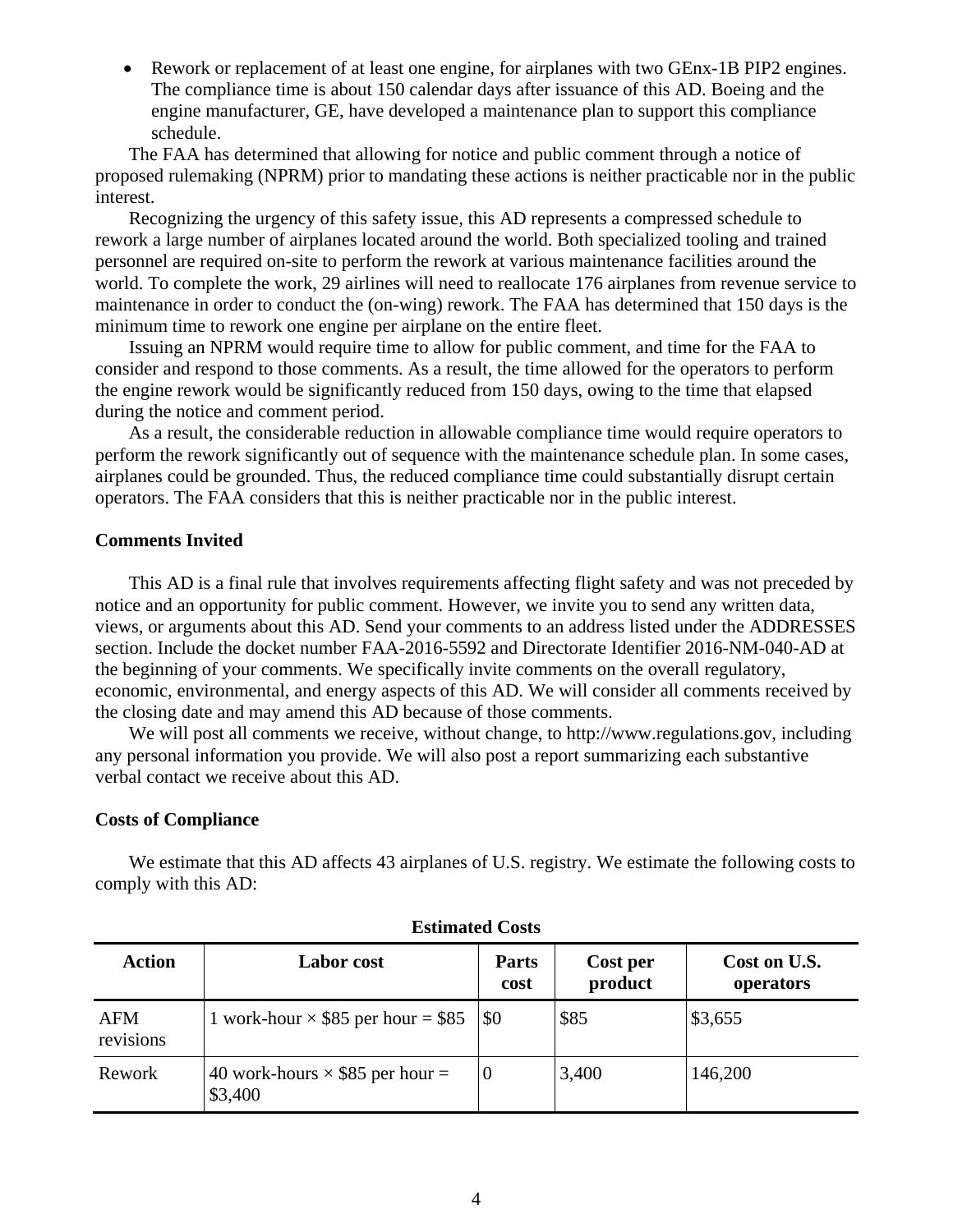## **Authority for This Rulemaking**

Title 49 of the United States Code specifies the FAA's authority to issue rules on aviation safety. Subtitle I, section 106, describes the authority of the FAA Administrator. ''Subtitle VII: Aviation Programs'' describes in more detail the scope of the Agency's authority.

We are issuing this rulemaking under the authority described in Subtitle VII, Part A, Subpart III, Section 44701: ''General requirements.'' Under that section, Congress charges the FAA with promoting safe flight of civil aircraft in air commerce by prescribing regulations for practices, methods, and procedures the Administrator finds necessary for safety in air commerce. This regulation is within the scope of that authority because it addresses an unsafe condition that is likely to exist or develop on products identified in this rulemaking action.

## **Regulatory Findings**

This AD will not have federalism implications under Executive Order 13132. This AD will not have a substantial direct effect on the States, on the relationship between the national government and the States, or on the distribution of power and responsibilities among the various levels of government.

For the reasons discussed above, I certify that this AD:

(1) Is not a ''significant regulatory action'' under Executive Order 12866,

(2) Is not a ''significant rule'' under DOT Regulatory Policies and Procedures (44 FR 11034, February 26, 1979),

(3) Will not affect intrastate aviation in Alaska, and

(4) Will not have a significant economic impact, positive or negative, on a substantial number of small entities under the criteria of the Regulatory Flexibility Act.

## **List of Subjects in 14 CFR Part 39**

Air transportation, Aircraft, Aviation safety, Incorporation by reference, Safety.

### **Adoption of the Amendment**

Accordingly, under the authority delegated to me by the Administrator, the FAA amends 14 CFR part 39 as follows:

### **PART 39–AIRWORTHINESS DIRECTIVES**

1. The authority citation for part 39 continues to read as follows:

Authority: 49 U.S.C. 106(g), 40113, 44701.

### **§ 39.13 [Amended]**

2. The FAA amends § 39.13 by adding the following new airworthiness directive (AD):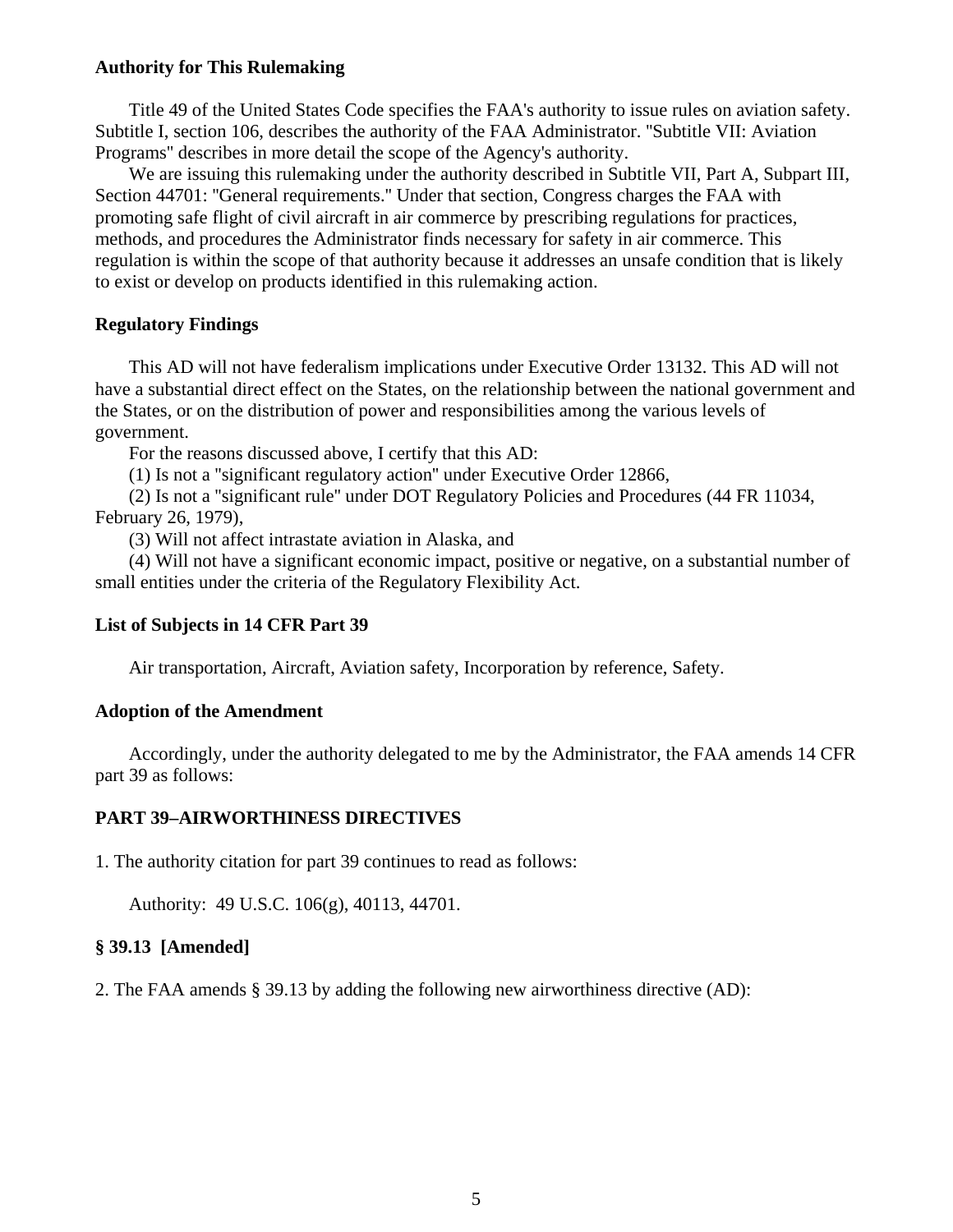# **AIRWORTHINESS DIRECTIVE**



**Aviation Safety**

**www.faa.gov/aircraft/safety/alerts/** www.gpoaccess.gov/fr/advanced.html

**2016-08-12 The Boeing Company:** Amendment 39-18488; Docket No. FAA-2016-5592; Directorate Identifier 2016-NM-040-AD.

# **(a) Effective Date**

This AD is effective May 9, 2016.

# **(b) Affected ADs**

This AD affects AD 2016-06-08, Amendment 39-18439 (81 FR 14704, March 18, 2016) (''AD 2016-06-08'').

# **(c) Applicability**

This AD applies to The Boeing Company Model 787-8 and 787-9 airplanes, certificated in any category, powered by General Electric (GE) GEnx-1B engines.

# **(d) Subject**

Air Transport Association (ATA) of America Code 72, engines.

# **(e) Unsafe Condition**

This AD was prompted by a recent engine fan blade rub event that caused an in-flight nonrestartable power loss. We are issuing this AD to prevent susceptibility to heavy fan blade rubs, which could result in engine damage and a possible in-flight non-restartable power loss of one or both engines.

# **(f) Compliance**

Comply with this AD within the compliance times specified, unless already done.

# **(g) Airplane Flight Manual (AFM) Revision: Certificate Limitations**

Within 7 days after the effective date of this AD, revise the Certificate Limitations chapter of the applicable Boeing 787 AFM to include the statement provided in figure 1 to paragraph (g) of this AD. This may be done by inserting a copy of this AD into the AFM. Once accomplished, the AFM revision required by this paragraph terminates the requirements of paragraph (g) of AD 2016-06-08, and the AFM revision required by paragraph (g) of AD 2016-06-08 must be removed from the AFM.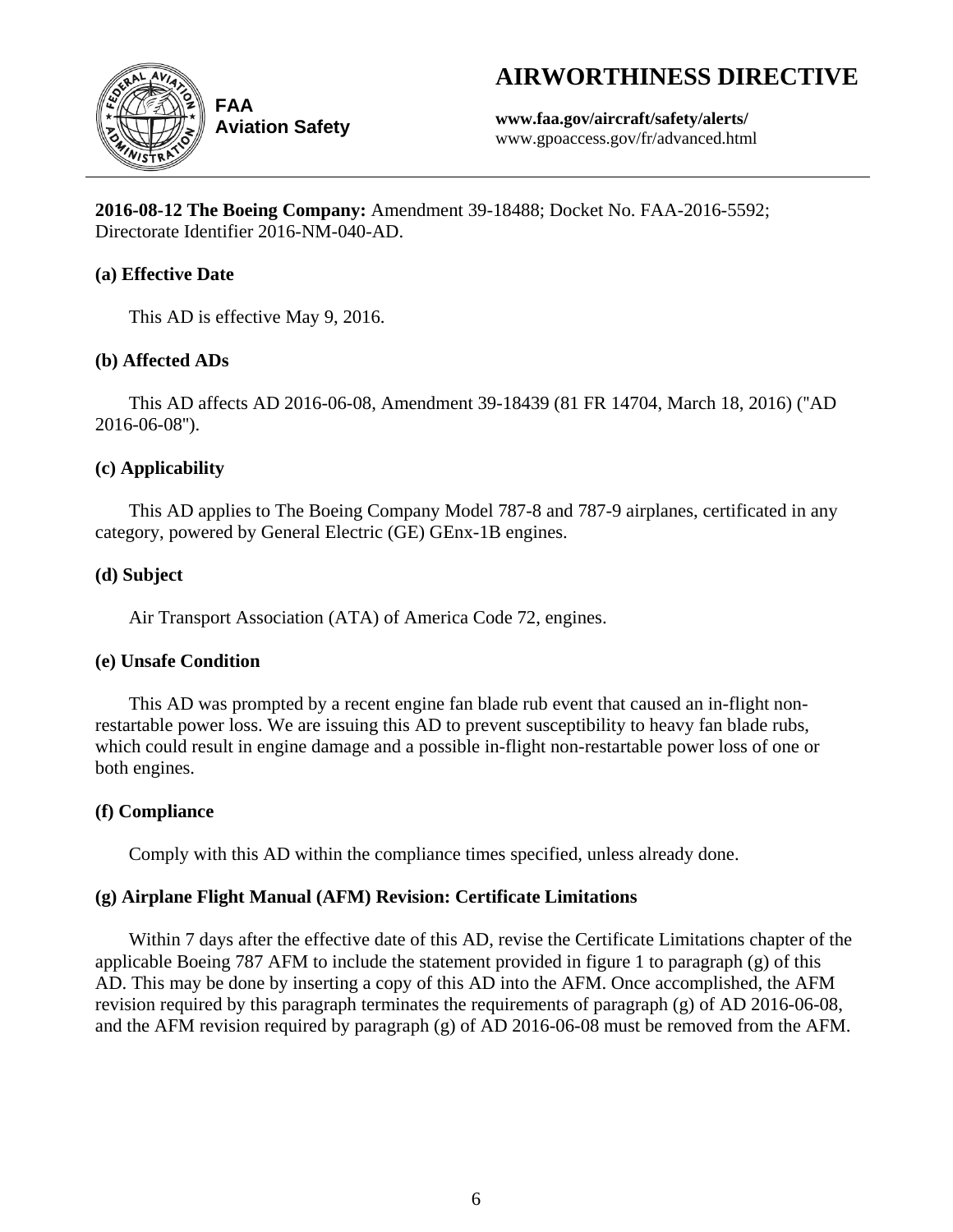# **Engine Operational Limits**

# **Cold Weather Operations Fan Ice Removal (required by AD**  $2016 - 08 - 12$

In order to avoid possible fan damage and engine failure, when an Engine Anti-Ice (EAI) EICAS indication is shown above 12,500 feet MSL, the flight crew must comply with the Cold Weather Operations Fan Ice Removal procedure contained in the Operating Procedures chapter of this manual.

# Fan Ice Removal Procedure briefing (required by AD 2016-08- $12)$

The Fan Ice Removal Procedure briefing contained in the Operating Procedures chapter of this manual must be briefed before engine start for the first flight of the day, and whenever an unbriefed pilot crewmember joins the flight deck crew.

# **(h) AFM Revision: Operating Procedures**

Within 7 days after the effective date of this AD, revise the Operating Procedures chapter of the Boeing 787 AFM to include the statement provided in figure 2 to paragraph (h) of this AD. This may be done by inserting a copy of this AD into the AFM. Once accomplished, the AFM revision required by this AD terminates the requirements of paragraph (h) of AD 2016-06-08, and the AFM revision required by paragraph (h) of AD 2016-06-08 must be removed from the AFM.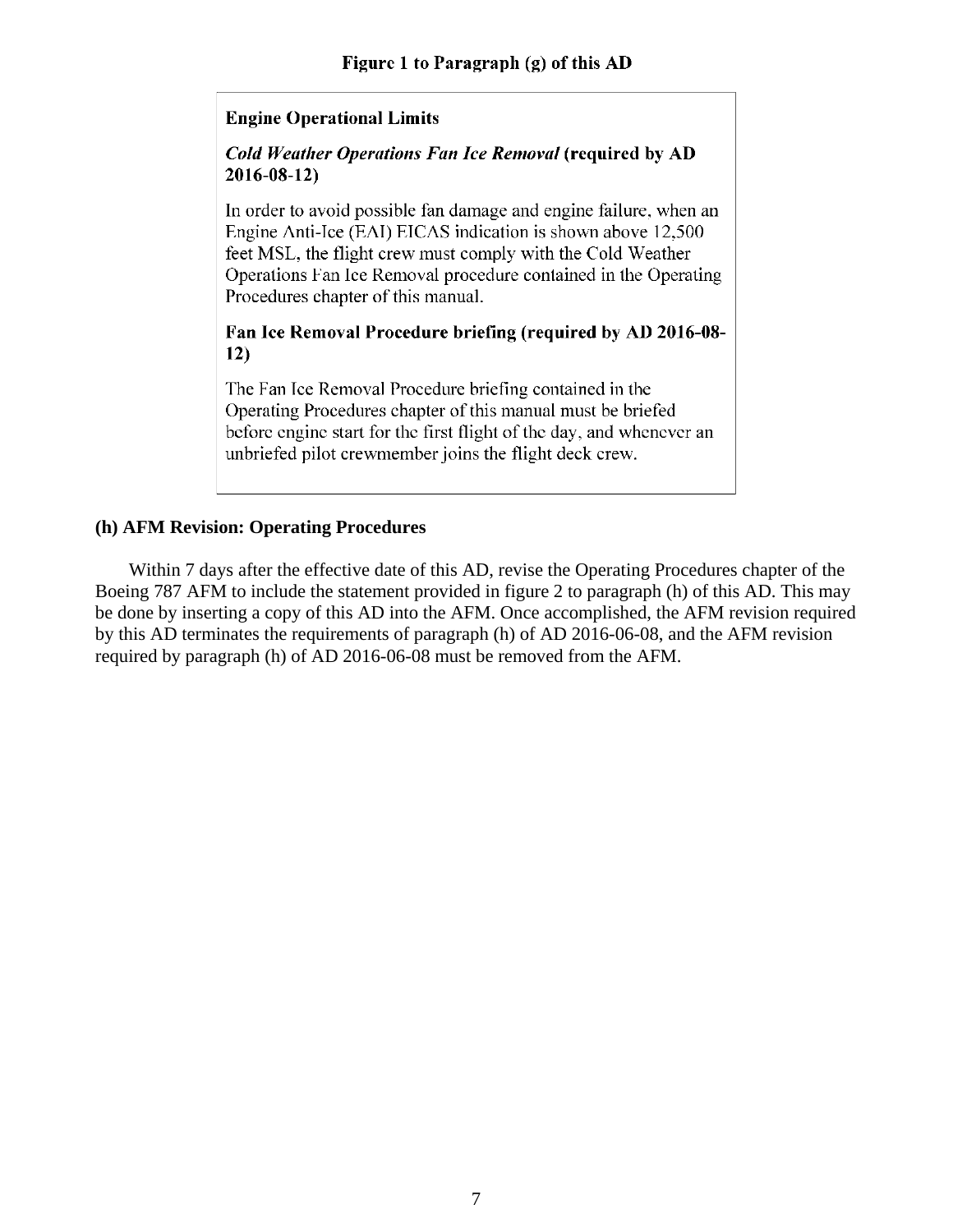# **Cold Weather Operations -**Fan Ice Removal Procedure (required by AD 2016-08-12)

This procedure is required when in icing conditions above 12,500 feet MSL by the Engine Operational Limits Cold Weather Operations Fan Ice Removal limitation contained in the Certificate Limitations chapter of this manual. The language below shall not be modified.

When an EAI EICAS indication is shown with N1 settings below 85%, or when fan icing is suspected due to high engine vibration, the fan blades must be cleared of any ice. Do the following procedure every 5 minutes on both engines, one engine at a time: Increase to a minimum of 85% N1 momentarily, then resume normal operation.

# Fan Ice Removal Procedure briefing (required by AD 2016-08- $12)$

The following briefing is important to ensure the flighterew understands the importance of complying with the revised Fan Ice Removal procedure. This is also necessary to remind the crew that they will need to monitor, and react to an indication not normally used for any crew action but now requires timely, mandatory crew actions.

The briefing must include the following items:

- Whenever airborne above 12,500 feet MSL and either or both Engine Anti Ice (EAI) EICAS indication show and N1 is below 85%:
	- 1. Immediately start a timer.
	- 2. At 5-minute intervals accelerate each engine to at least 85% N1 momentarily, one engine at a time.
	- 3. Continue this procedure as long as the EAI indication remains shown.
	- 4. If EAI indicator(s) blank before the 5-minute interval, perform a fan ice clearance procedure per step 2 above, then resume normal operation.
- Perform the "Fan Ice Removal" procedure any time fan ice is suspected due to high engine vibrations.

# **(i) Removal of Certain Dispatch Relief**

As of 7 days after the effective date of this AD: Notwithstanding the provisions of the operator's minimum equipment list (MEL), dispatch of an airplane is prohibited unless the equipment specified in paragraph  $(i)(1)$  and  $(i)(2)$  is operational.

(1) At least one Engine Anti-Ice (EAI) Indication.

(2) At least one Ice Detector.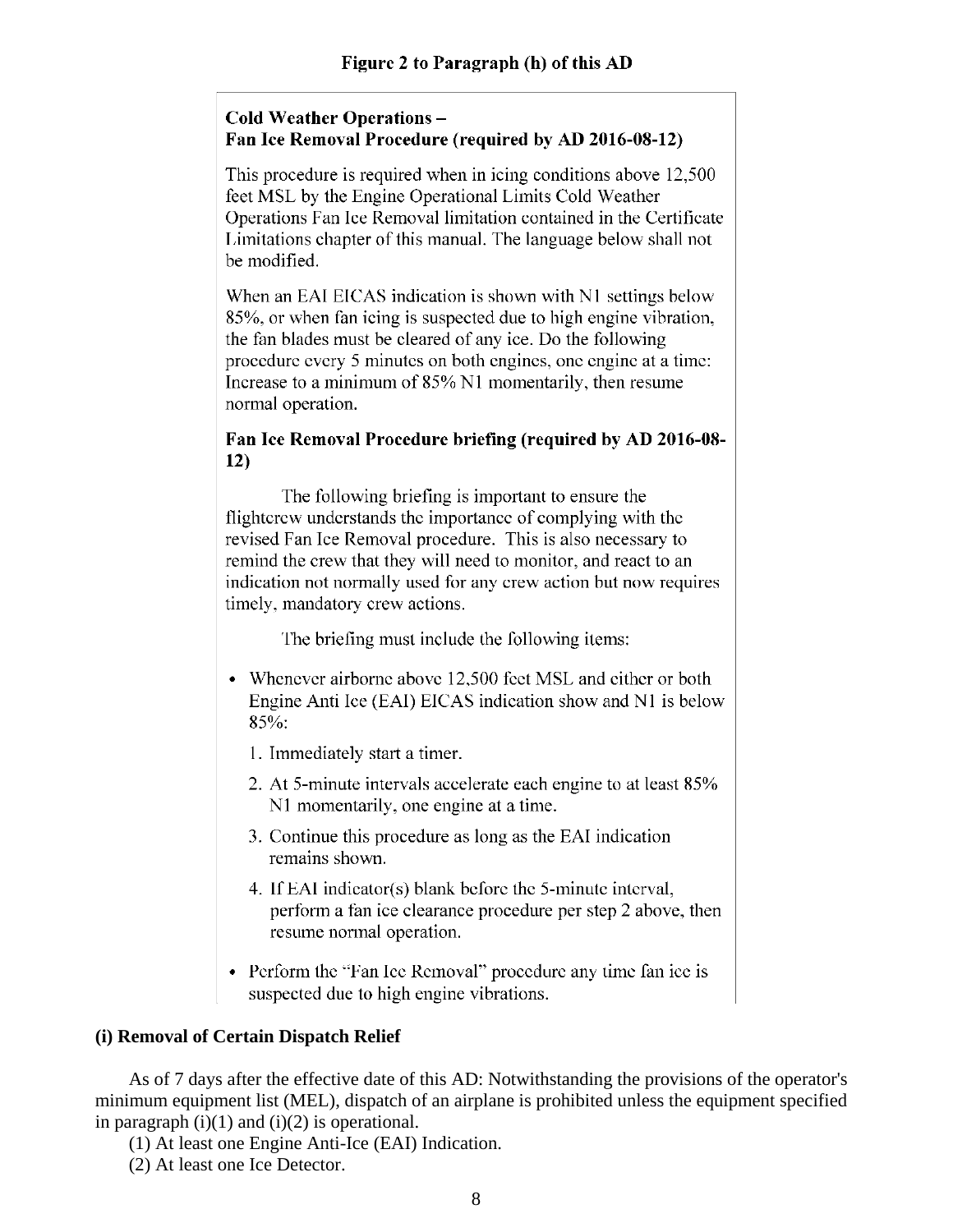### **(j) Engine Rework or Replacement**

For an airplane powered by two engines having any model number GEnx-1B64/P2, -1B67/P2, - 1B70/P2, -1B70C/P2, -1B70/75/P2, or -1B74/75/P2, and any GEnx engine assembly part number 2447M10G01 or 2447M10G02: Before October 1, 2016, do the actions specified by paragraph (j)(1) or  $(j)(2)$  of this AD.

(1) Rework at least one engine in accordance with paragraph 3.B. or 3.C. of the Accomplishment Instructions of GE GEnx-1B Service Bulletin 72-0309 R00, dated March 11, 2016; or paragraph 3.B. or 3.C. of the Accomplishment Instructions of GE GEnx-1B Service Bulletin 72-0314 R00, dated April 1, 2016. Although GE GEnx Service Bulletins GEnx-1B 72-0314 R00, dated April 1, 2016; and GEnx-1B 72-0309 R00, dated March 11, 2016; specify submitting certain tip clearance measurements to GE, no report is required by this AD.

(2) Remove at least one engine and replace with an engine that is eligible for installation that is not identified in the introductory text to paragraph (j) of this AD.

### **(k) Alternative Methods of Compliance (AMOCs)**

(1) The Manager, Seattle Aircraft Certification Office (ACO), FAA, has the authority to approve AMOCs for this AD, if requested using the procedures found in 14 CFR 39.19. In accordance with 14 CFR 39.19, send your request to your principal inspector or local Flight Standards District Office, as appropriate. If sending information directly to the manager of the ACO, send it to the attention of the person identified in paragraph (l) of this AD. Information may be emailed to: 9-ANM-Seattle-ACO-AMOC-Requests@faa.gov.

(2) Before using any approved AMOC, notify your appropriate principal inspector, or lacking a principal inspector, the manager of the local flight standards district office/certificate holding district office.

(3) An AMOC that provides an acceptable level of safety may be used for any repair, modification, or alteration required by this AD if it is approved by the Boeing Commercial Airplanes Organization Designation Authorization (ODA) that has been authorized by the Manager, Seattle ACO, to make those findings. To be approved, the repair method, modification deviation, or alteration deviation must meet the certification basis of the airplane, and the approval must specifically refer to this AD.

## **(l) Related Information**

For more information about this AD, contact Sue Lucier, Aerospace Engineer, Propulsion Branch, ANM-140S, FAA, Seattle ACO, 1601 Lind Avenue SW., Renton, WA 98057-3356; phone: 425-917-6438; fax: 425-917-6590; email: Suzanne.Lucier@faa.gov.

### **(m) Material Incorporated by Reference**

(1) The Director of the Federal Register approved the incorporation by reference (IBR) of the service information listed in this paragraph under 5 U.S.C. 552(a) and 1 CFR part 51.

(2) You must use this service information as applicable to do the actions required by this AD, unless the AD specifies otherwise.

(3) The following service information was approved for IBR on May 9, 2016.

(i) GE GEnx-1B Service Bulletin 72-0314 R00, dated April 1, 2016.

(ii) Reserved.

(4) The following service information was approved for IBR on March 18, 2016 (81 FR 14704, March 18, 2016).

(i) GE GEnx-1B Service Bulletin 72-0309 R00, dated March 11, 2016.

(ii) Reserved.